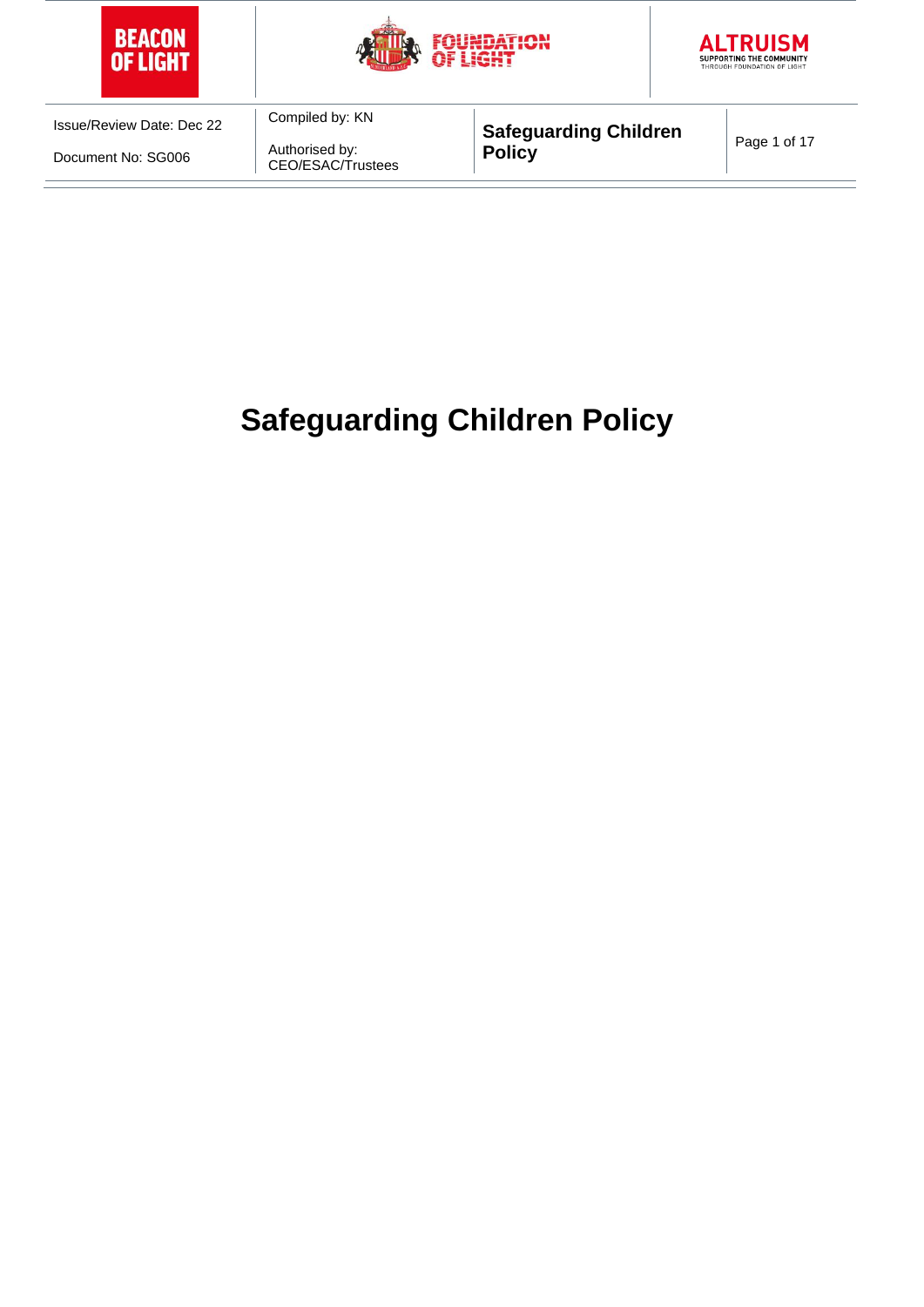





Document No: SG006

Authorised by: CEO/ESAC/Trustees

Compiled by: KN

**Safeguarding Children**  Page 2 of 17<br>**Policy** 

*All changes to this document need to be submitted to June Hood for CEO/Trustee approval before they are valid. If in doubt, ask your line manager for help.*

| <b>Version</b>   | Description of change (if any)                             | <b>Authorised</b> |  |
|------------------|------------------------------------------------------------|-------------------|--|
| <b>Date</b>      |                                                            |                   |  |
| <b>July 2019</b> | Updated to new format.                                     |                   |  |
| <b>July 2019</b> | Amended whole document to meet CCoP requirements.          |                   |  |
| Sept 2019        | Documentation system overhaul                              | Yes 07/11/2019    |  |
| Aug 2020         | Addendum - Covid 19                                        |                   |  |
| <b>Nov 2020</b>  | Addition, section 2.7.7 Fol commitment to F.A. "Historical |                   |  |
|                  | abuse in football"                                         |                   |  |
|                  | Addition. Reference to updated DfE Keeping Children Safe   |                   |  |
| <b>Nov 2020</b>  | in Education (KCSiE) September 2020                        |                   |  |
|                  | Sections 2.6.2, 2.7.9, 3.2                                 |                   |  |
| Dec 2021         | No amends following review 2021 KB                         |                   |  |
|                  |                                                            |                   |  |
|                  |                                                            |                   |  |
|                  |                                                            |                   |  |
|                  |                                                            |                   |  |
|                  |                                                            |                   |  |
|                  |                                                            |                   |  |
|                  |                                                            |                   |  |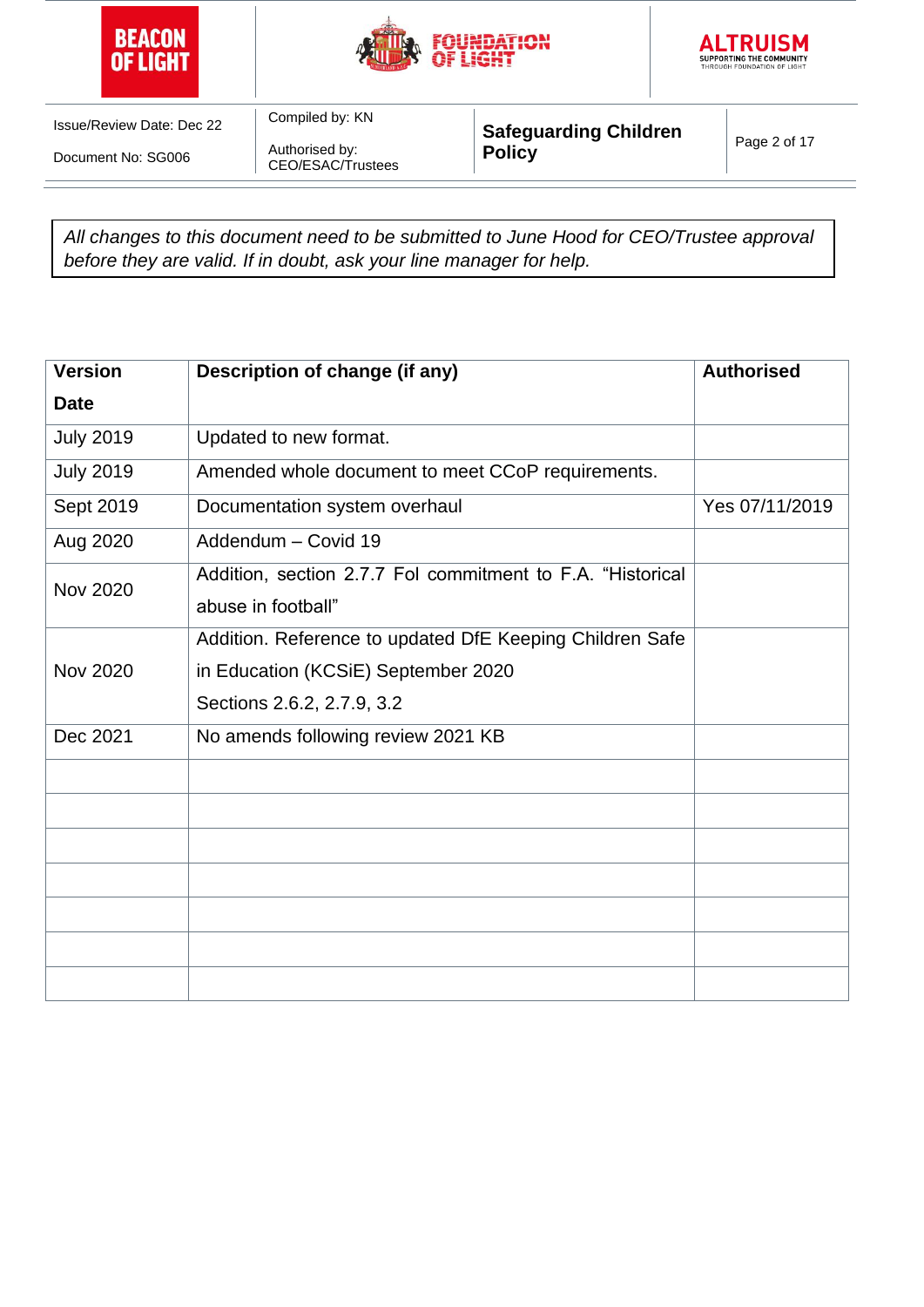





Document No: SG006

Compiled by: KN Authorised by: CEO/ESAC/Trustees

**Safeguarding Children Page 3 of 17**<br>**Policy** 

# **1.0 INTRODUCTION**

Policy Purpose and Aims:

The aim of the Foundation of Light's Safeguarding Children Policy is to promote good practice and to empower staff to ensure that we:

- Provide participants with appropriate safety and protection whilst in the care of Foundation of Light
- Provide relevant safeguarding guidance and training, with appropriate training providers, for staff, participants, and volunteers
- Enable staff/volunteers to make informed and confident responses to specific safeguarding issues
- Provide education and awareness-raising to participants and parents/carers to understand their role in safeguarding

## **2.0 POLICY**

This policy should be read in conjunction with documents detailed in 3.0, 'Related Documents'. Any reference to 'Foundation of Light', 'FoL' or 'Foundation' includes both the Beacon of Light Ltd and Altruism Ltd.

This policy covers all activities within the Foundation of Light and any external Foundationmanaged activities. It applies to all staff, volunteers, participants, stakeholders, contractors, visitors, board members, and Trustees.

Definitions:

| Multi Agency Safeguarding Arrangements (replaced the |
|------------------------------------------------------|
|                                                      |
|                                                      |
|                                                      |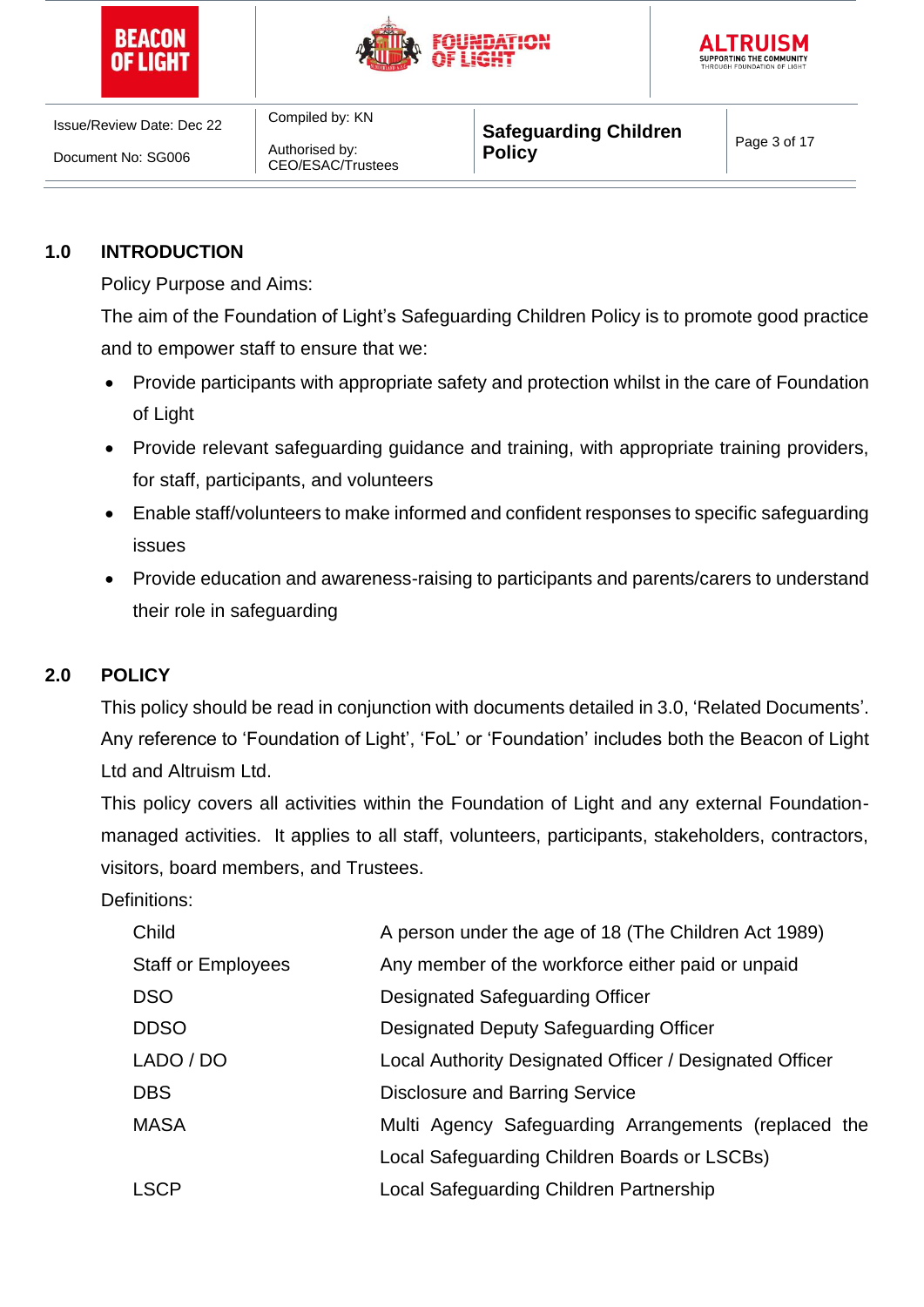





Compiled by: KN Authorised by: CEO/ESAC/Trustees

**Safeguarding Children Policy Policy Page 4 of 17** 

## **Roles and Responsibilities**

The Foundation has a comprehensive safeguarding structure designed to ensure the safety and welfare of all participants who use services or take part in activities (see appendix 1). This also demonstrates the channels of accountability within the Foundation of Light as well as the link between the Foundation and Sunderland AFC.

The Foundation Safeguarding Structure consists of: Trustee, Chief Executive Officer, Safeguarding Lead, Safeguarding Coordinator, Deputy Safeguarding Officers, and Staff/Volunteers.

## **Categories of Abuse**

Abuse is any form of physical, emotional or sexual mistreatment, or lack of care that leads to injury or harm. Child abuse is a generic term encompassing all ill-treatment of children, including cases where the standard of care does not adequately support the child's health or development. In UK Criminal and Family Law there are four specified types of child abuse:

1. Physical abuse:

Is when someone hurts or harms a child or young person on purpose. Physical abuse can include hitting with hands or objects, slapping, punching, kicking, shaking, throwing, poisoning, burning (NSPCC).

2. Sexual abuse:

Is when a child or young person is forced or tricked into sexual activities. They might not understand that what's happening is abuse or that it's wrong, and they might be afraid to tell someone. Sexual abuse can happen anywhere, and it can happen in person or online. It's never a child's fault they were sexually abused and it's important to make sure children know this (NSPCC).

3. Emotional abuse:

Is any type of abuse that involves the continual emotional mistreatment of a child and it is sometimes called psychological abuse. Emotional abuse can involve deliberately trying to scare, humiliate, isolate or ignore a child (NSPCC).

4. Neglect:

Is the ongoing failure to meet a child's basic needs and is the most common form of child abuse. A child might be left hungry or dirty, or without proper clothing, shelter, supervision or health care. This can put children and young people in danger and it can also have long-term effects on their physical and mental wellbeing (NSPCC).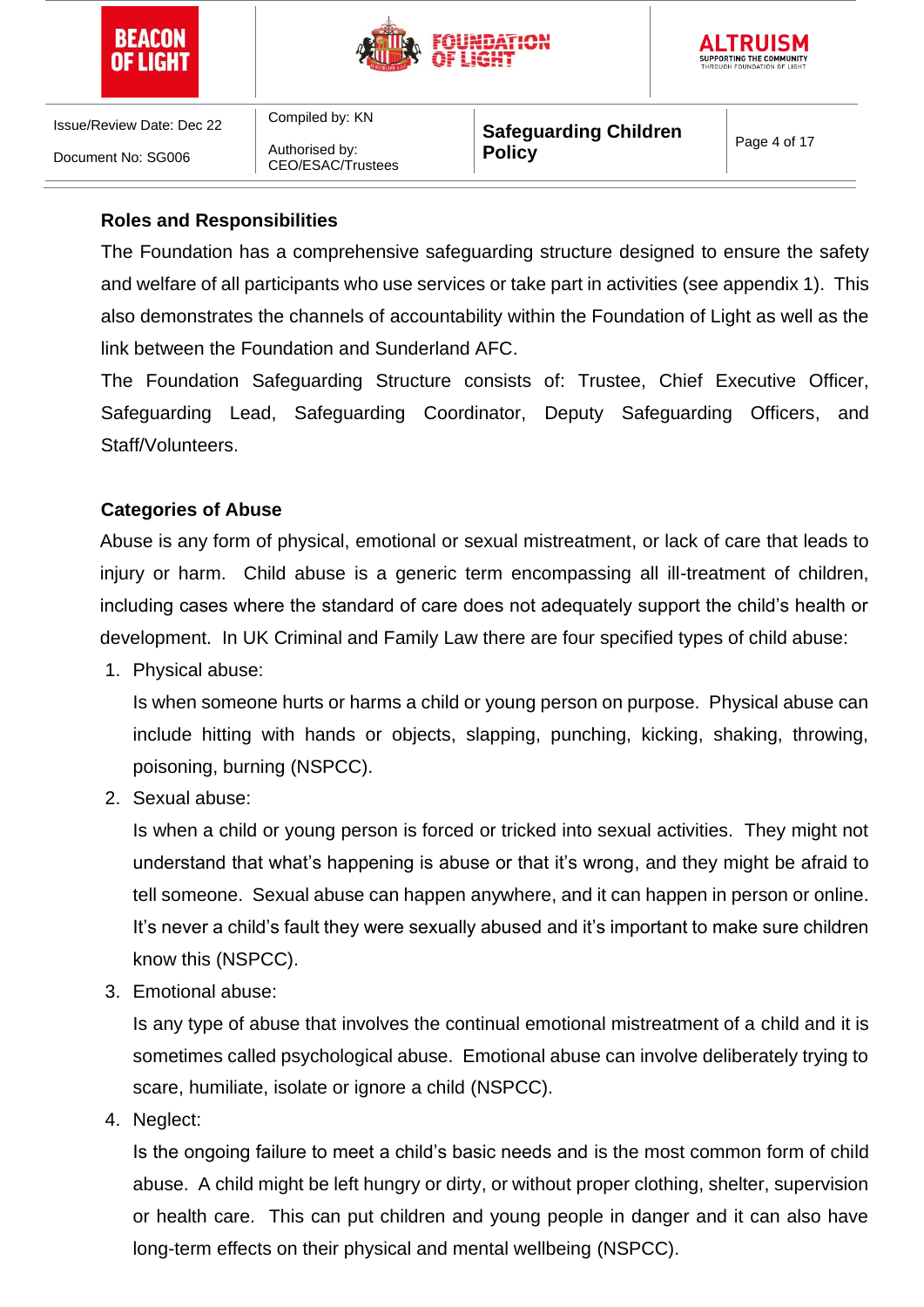





Compiled by: KN Authorised by: CEO/ESAC/Trustees

**Safeguarding Children Page 5 of 17**<br>**Policy** 

The FA also regards bullying and cyber-bullying as an additional form of abuse and incidents should be given equal importance when reporting concerns regarding an individual's welfare and safety. Bullying is behaviour that hurts someone else. It includes name calling, hitting, pushing, spreading rumours, threatening or undermining someone. It can happen anywhere: at school, at home or online. It's usually repeated over a long period of time and can hurt a child both physically and emotionally (NSPCC).

The Department of Education 'Keeping Children Safe in Education' (Sep 2020) is statutory guidance for schools and colleges. In KCSiE, mental health is explicitly included in the definition of safeguarding, which now includes "preventing impairment of children's mental and physical health or development". All Foundation staff that work with children within formal education follow the requirements set out in the KCSiE document.

Safeguarding issues can also manifest themselves via peer on peer abuse which is most likely to include, but may not be limited to, bullying (including cyberbullying), gender-based violence/sexual assaults, and sexting.

The prevention of radicalisation and extremism will also be treated as a safeguarding concern, in accordance with Government guidance relating to 'Contest', the counter-terrorism strategy and its Prevent strand.

# **Foundation of Light Commitments**

The Foundation of Light recognises its duty of care to safeguard and protect all participants involved in its activities.

The FoL will endeavour to ensure the safety and protection of all children and young people involved in its activities through adherence to a range of policies, procedures and guidelines that should be read in conjunction with this policy. These documents are outlined in section 3.0, 'Related Documents'.

The FoL acknowledges that all children have the right to protection and also recognises that some children may have additional vulnerabilities that must be considered and addressed, such as:

- Learning difficulties and disabilities
- Physical disabilities
- Mental health issues
- **Identifying as LGBTQ**
- Being from a BME background
- Special Educational Needs (SEN)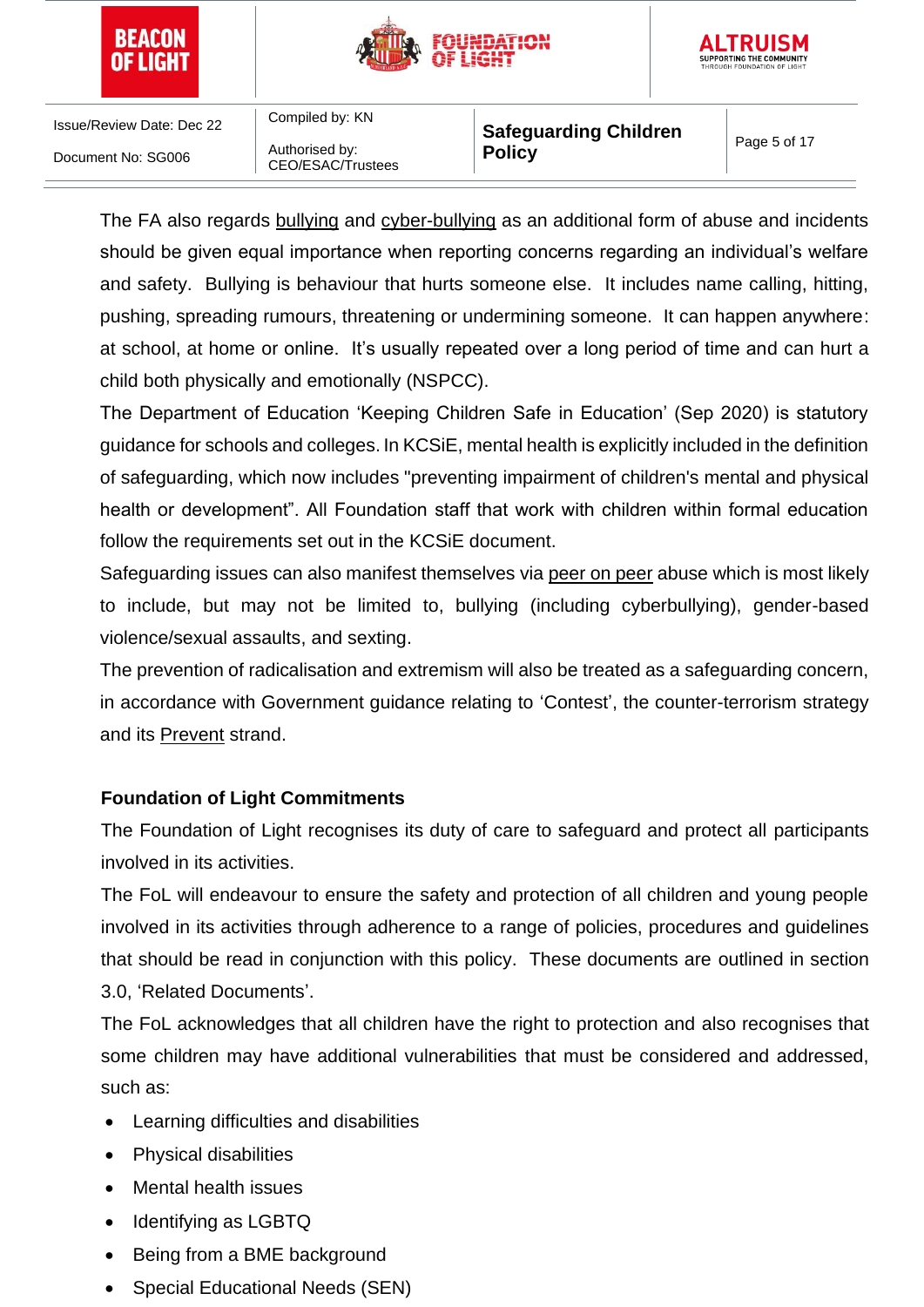





Compiled by: KN Authorised by: CEO/ESAC/Trustees

**Safeguarding Children**  Page 6 of 17<br>**Policy** 

• Being a displaced or looked after child

The FoL has a commitment to manage, monitor and investigate allegations of harassment, abuse, discrimination and bullying, and to work in partnership with other statutory agencies to this end, including MASA organisations, the FA and so on.

The FoL endeavours to provide opportunities for its participants whilst also undertaking to create a safe and welcoming culture for all. Where possible, the FoL actively listens to and seeks the views of its participants in order to ensure that opinions and wishes are accurately represented. This is particularly important when making decisions and when developing services.

The FoL is also committed to maintaining a culture of vigilance and transparency. This policy is available on the FoL website and will be made available to participants, stakeholders, and the wider public upon request should the need arise.

The FoL will adhere to safer recruitment procedures, including measures that ensure all staff will receive an appropriate level of criminal records check (DBS) and will be required to maintain the currency of their knowledge and skills, e.g. through training/CPD appropriate to their role.

The FoL is committed to empowering staff to act as role models for all participants.

The FoL are committed to the ongoing support of the survivors of historical abuse in football and promote the work undertaken by affiliated football authorities.

## **Additional Considerations**

Children may be abused or suffer neglect through the infliction of harm, or through the failure to act to prevent harm.

Abuse can occur in a family or in an institutional or community setting. The perpetrator may or may not be known to the child.

Abuse can happen to a child regardless of their age, gender, race or ability.

Abusers can be adults (male or female) and other young people and may be known to and trusted by the child and family.

Special consideration will be given in the following circumstances:

- When making arrangements to work with external service providers
- When taking and storing photographs and/or digital images
- When inviting any visitors into venues
- When sharing information with relevant parties, including situations where FoL is legally obliged to do so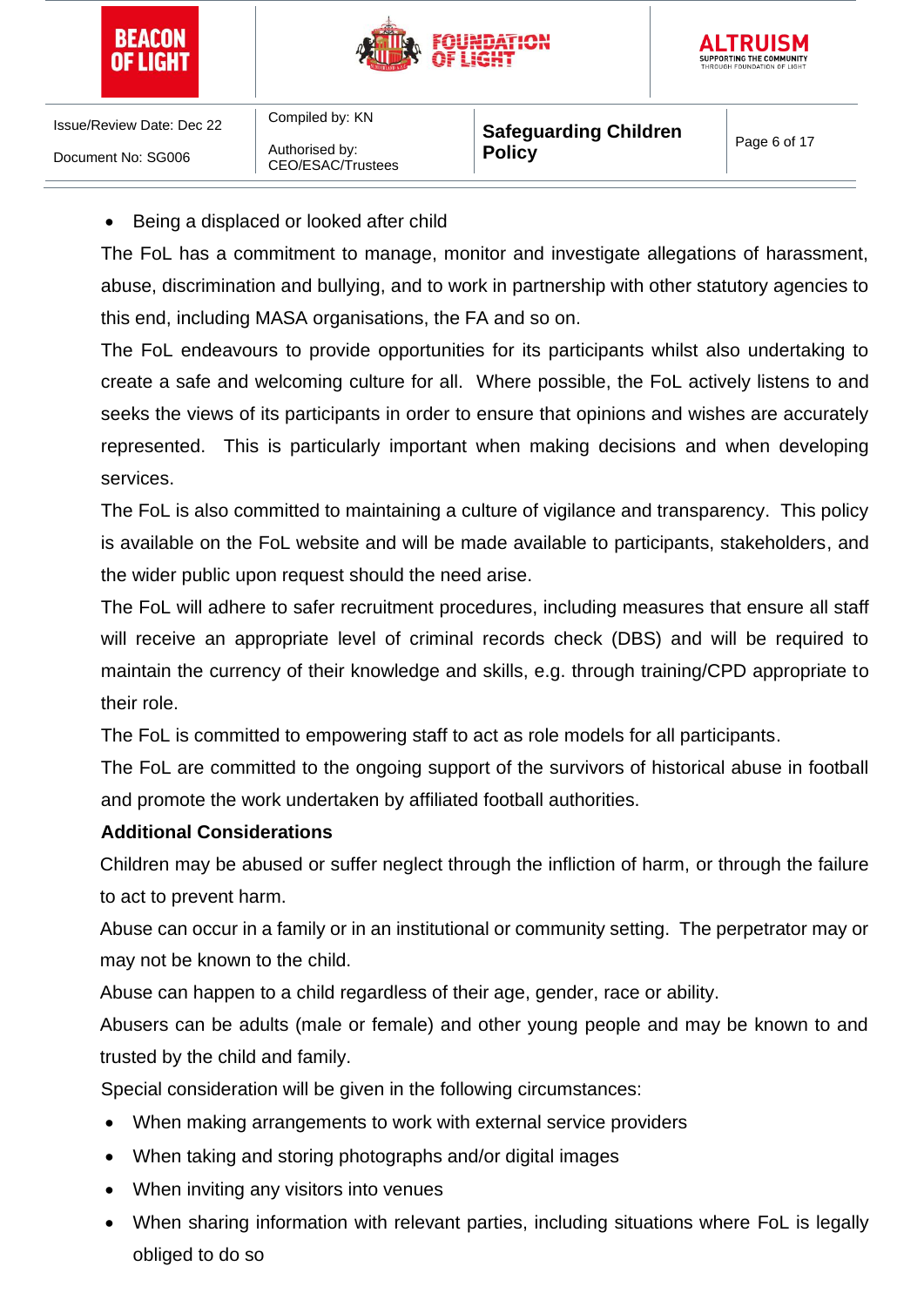





Compiled by: KN Authorised by: CEO/ESAC/Trustees

**Safeguarding Children**  Page 7 of 17<br>**Policy** 

## **Information Sharing and Data Protection**

The General Data Protection Regulations set out the parameters for sharing information appropriately and safely. The basic principles are that any personal information should be shared on the basis that it is necessary for the purpose for which it is being shared; it is shared only with those who need it; it is accurate and up to date; it is shared securely and in a timely fashion; and it is not kept for longer than necessary.

Whenever possible, parents/carers should be informed prior to sharing any information about a child with an outside agency, unless this would increase the potential risk to the child. There is no requirement to inform or obtain consent for a member of staff to report the concern to the DSO.

Duty of care can supercede the need for confidentiality if there is a risk to a child, so in some circumstances it is possible to report a safeguarding issue without the consent of the parent/carer but this will be discussed on a case by case basis.

## **3.0 RELATED DOCUMENTS**

FoL Policies, Procedures and Guidelines located in the Employee Handbook on SharePoint:

Anti-Bullying Policy – Participants Challenging Behaviour Procedure Child Safeguarding Report Form Complaints Policy and Procedure Dignity at Work Policy Discipline at Work Policy and Procedure Equality, Diversity and Inclusion Policy FA Photography Guidelines FA Sexting Guidance First Aid Policy Foundation Risk Assessment Guidance Grievance Policy and Procedure Health and Safety Handbook Lone Working Policy and Procedure documents Looked After Children Policy Organising Activities with Participants Procedure Photography Procedure Prevent Policy and Procedure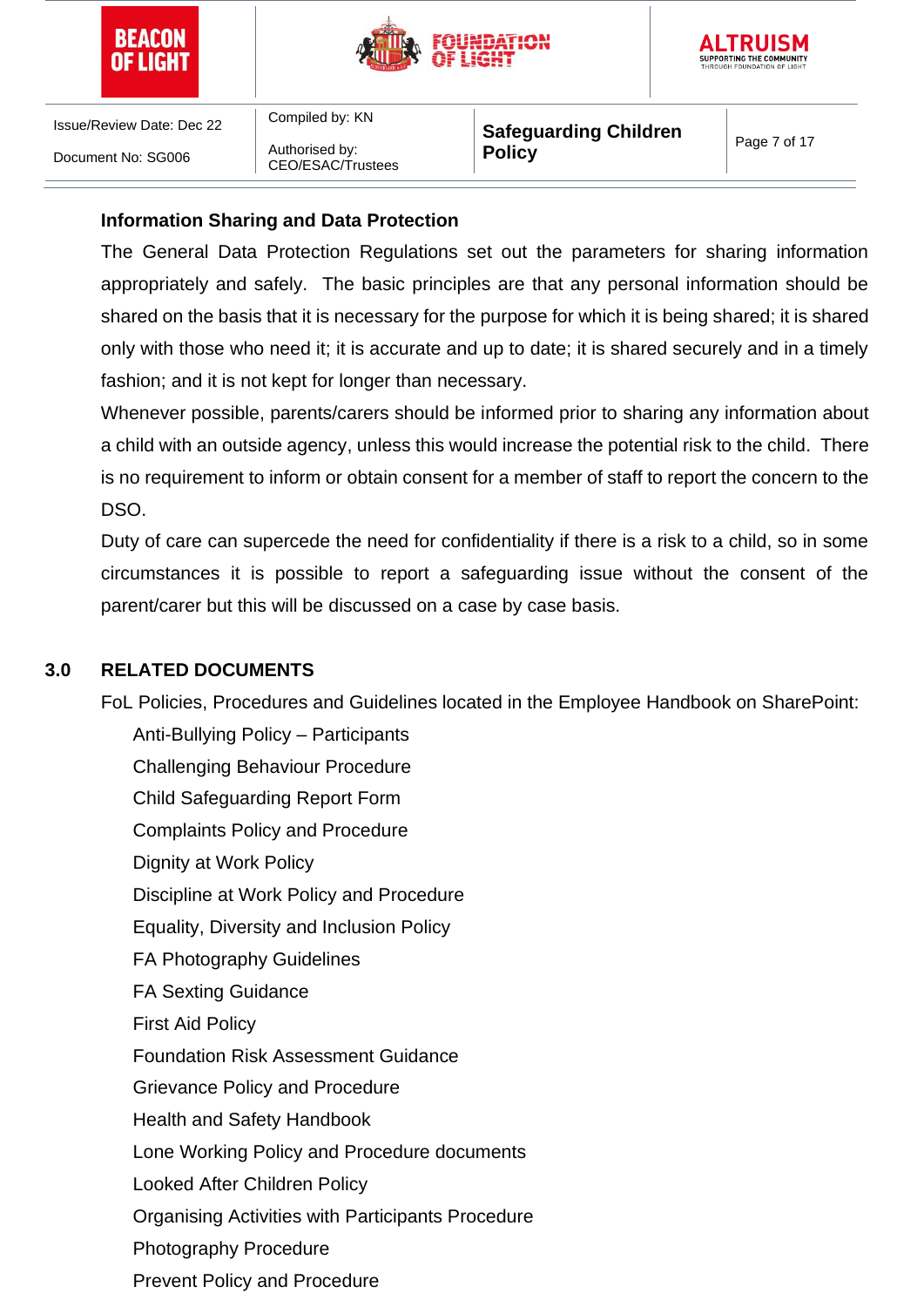





Compiled by: KN Authorised by: CEO/ESAC/Trustees

Safeguarding Adults at Risk Policy and Procedure documents

Recruitment Policy and Procedure

**Safeguarding Children**  Page 8 of 17<br>**Policy** 

Safeguarding Children Procedure Social Networking Personal Internet Presence Policy Staff Behaviour Policy (Code of Conduct) Transporting People Guidance Trips Abroad with Young People Whistle-Blowing Policy and Procedure Young Persons Policy and Procedure Youth-Produced Sexual Imagery Policy and Procedure Legislation - the following legislation and guidance has been used to inform this policy: Achieving Best Evidence 2011 Criminal Justice Act 1988 (S. 160) Data Protection Act 2018 FA Grassroots Football Safeguarding Children 2016 FA RESPECT Campaign FA Safeguarding Rules and Regulations Human Rights Act 1998 Keeping Children Safe in Education 2019 NSPCC Child Protection in Sport Unit Guidance Premier League Guidance for Safer Working Practice Premier League Youth Development Rules Prevent Duty 2019 Protection of Children Act 1978 Safeguarding Vulnerable Groups Act 2006

Serious Crime Act 2015 (S.67)

Sexual Offences Act 2003

Sunderland MASA Procedures

UN Convention on the Rights of the Child (UNCRC)

Working Together to Safeguard Children

DfE Keeping Children Safe in Education (September 2020)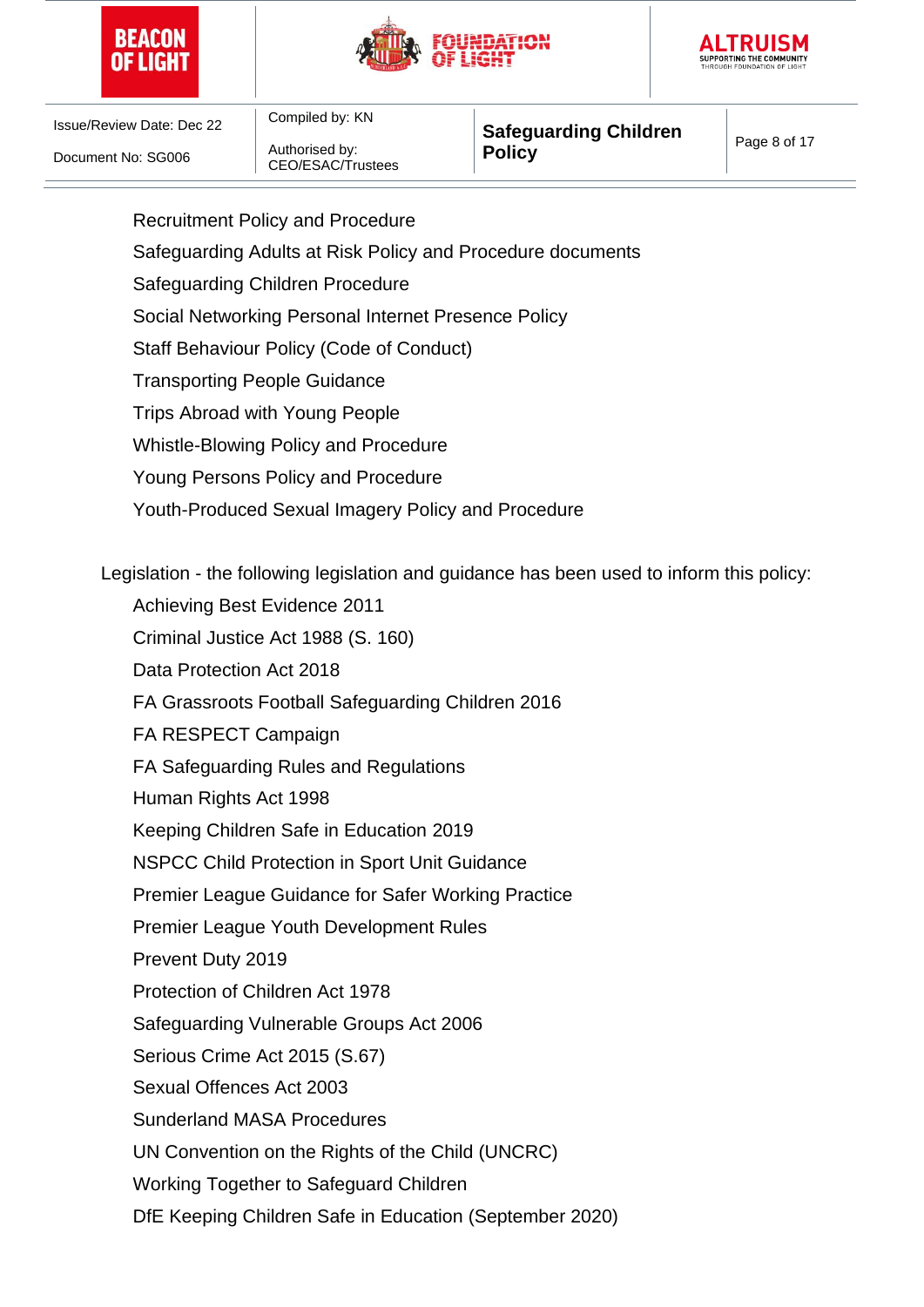





Authorised by: CEO/ESAC/Trustees

Compiled by: KN

**Safeguarding Children Page 9 of 17**<br>**Policy** 

Government Guidance - Broad government guidance on additional safeguarding issues listed below, can be accessed via the GOV.UK website:

Bullying including cyberbullying

Child missing from home or care

Child sexual exploitation (CSE)

Children missing education

Domestic violence

**Drugs** 

Fabricated or induced illness

Faith abuse

Female genital mutilation (FGM)

Forced marriage

Gangs and youth violence

Gender-based violence/violence against women and girls (VAWG)

**Hate** 

Mental health

Missing children and adults

Preventing radicalisation in:

Schools and Childcare

Work-based Learning

Private fostering

Relationship abuse

**Sexting** 

**Trafficking** 

## **4.0 RESPONSIBILITIES**

This policy and its related procedures have been fully endorsed and ratified by the Chief Executive Officer and board of Trustees as well as the Local Safeguarding Children Partnership. The Managing Director has responsibility for this policy. This policy is approved and amended via the following approval route: CEO/ESAC/Trustees.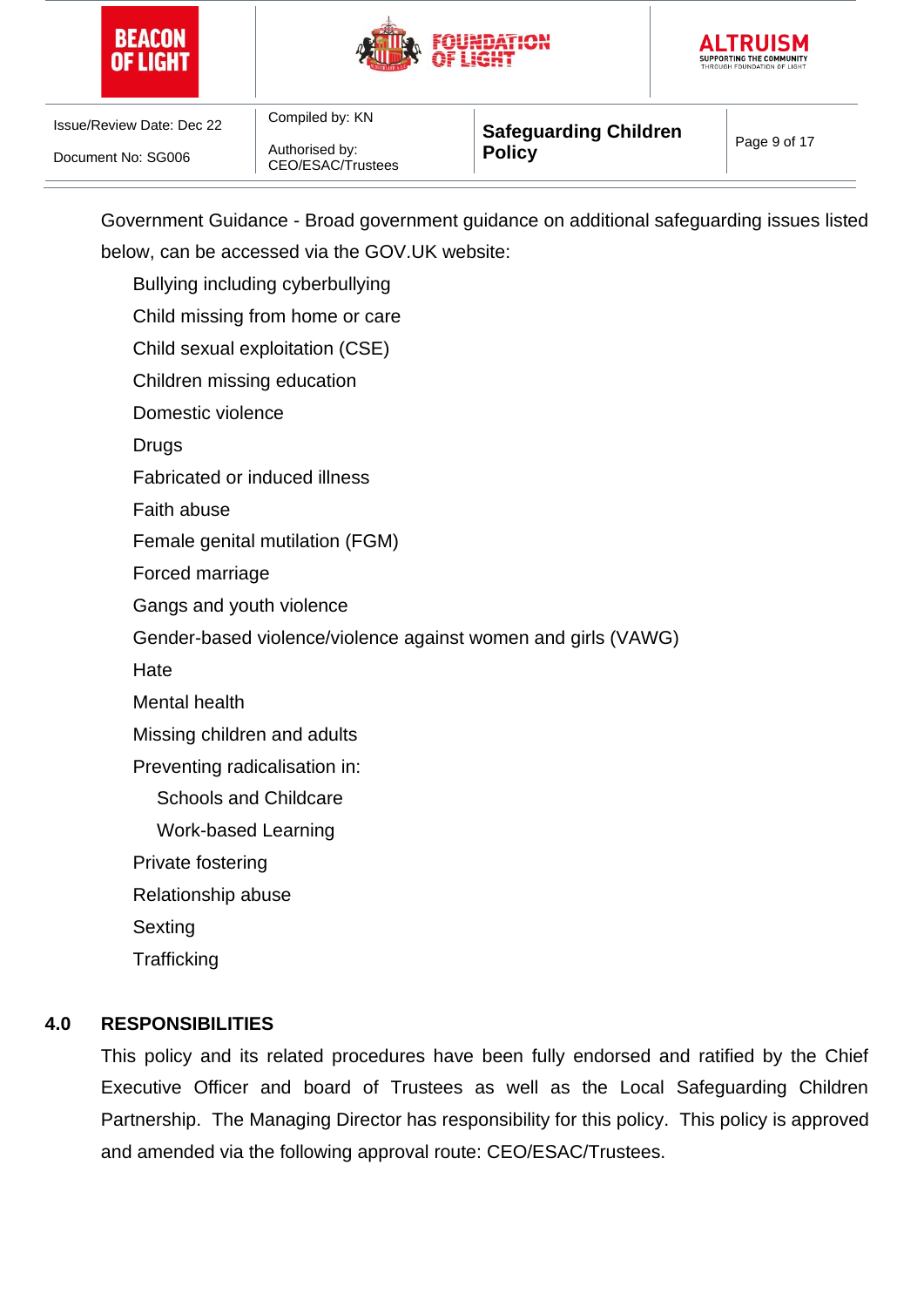





Compiled by: KN Authorised by: CEO/ESAC/Trustees

**Safeguarding Children Page 10 of 17**<br>**Policy** 

## **5.0 REVIEW**

This policy is reviewed every year or in the light of any changes in organisation, legislation or guidance, implementation of a new service, or following any learning from incidents, concerns or allegations.

# **6.0 EQUALITY, DIVERSITY AND INCLUSION STATEMENT**

All individuals will be treated equally and fairly in the application of this policy. All reasonable requests to accommodate requirements in terms of age, disability, [gender](https://www.equalityhumanrights.com/en/equality-act/protected-characteristics#reassignment)  [reassignment,](https://www.equalityhumanrights.com/en/equality-act/protected-characteristics#reassignment) [marriage and civil partnership,](https://www.equalityhumanrights.com/en/equality-act/protected-characteristics#marriage) pregnancy and maternity, [race,](https://www.equalityhumanrights.com/en/equality-act/protected-characteristics#race) [religion or](https://www.equalityhumanrights.com/en/equality-act/protected-characteristics#rob)  [belief,](https://www.equalityhumanrights.com/en/equality-act/protected-characteristics#rob) [sex](https://www.equalityhumanrights.com/en/equality-act/protected-characteristics#sex) or [sexual orientation](https://www.equalityhumanrights.com/en/equality-act/protected-characteristics#lgb) will be made.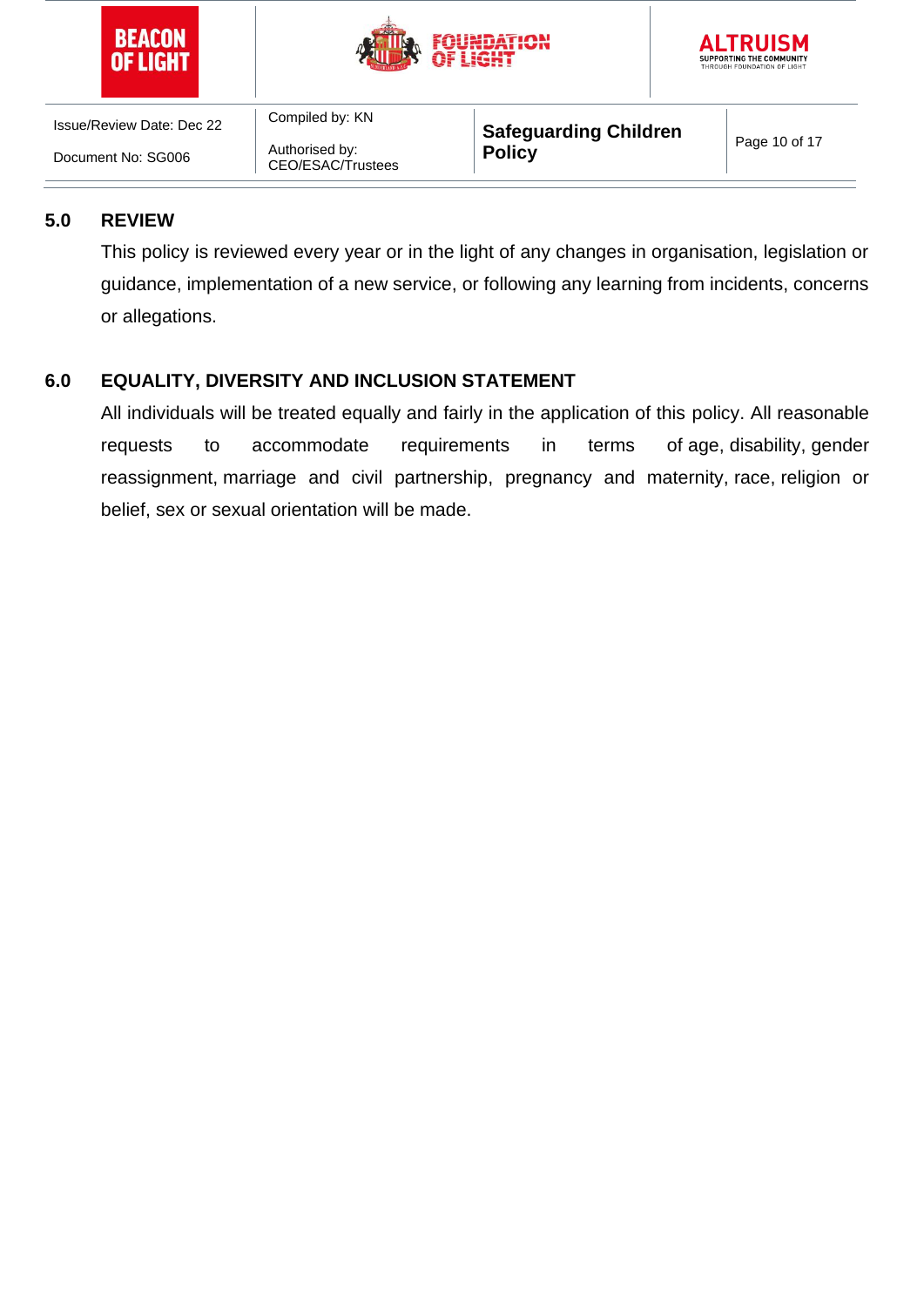





Document No: SG006

Authorised by: CEO/ESAC/Trustees

Compiled by: KN

**Appendix 1: Safeguarding Team Flow-Chart**

**Safeguarding Children Page 11 of 17**<br>**Policy** 

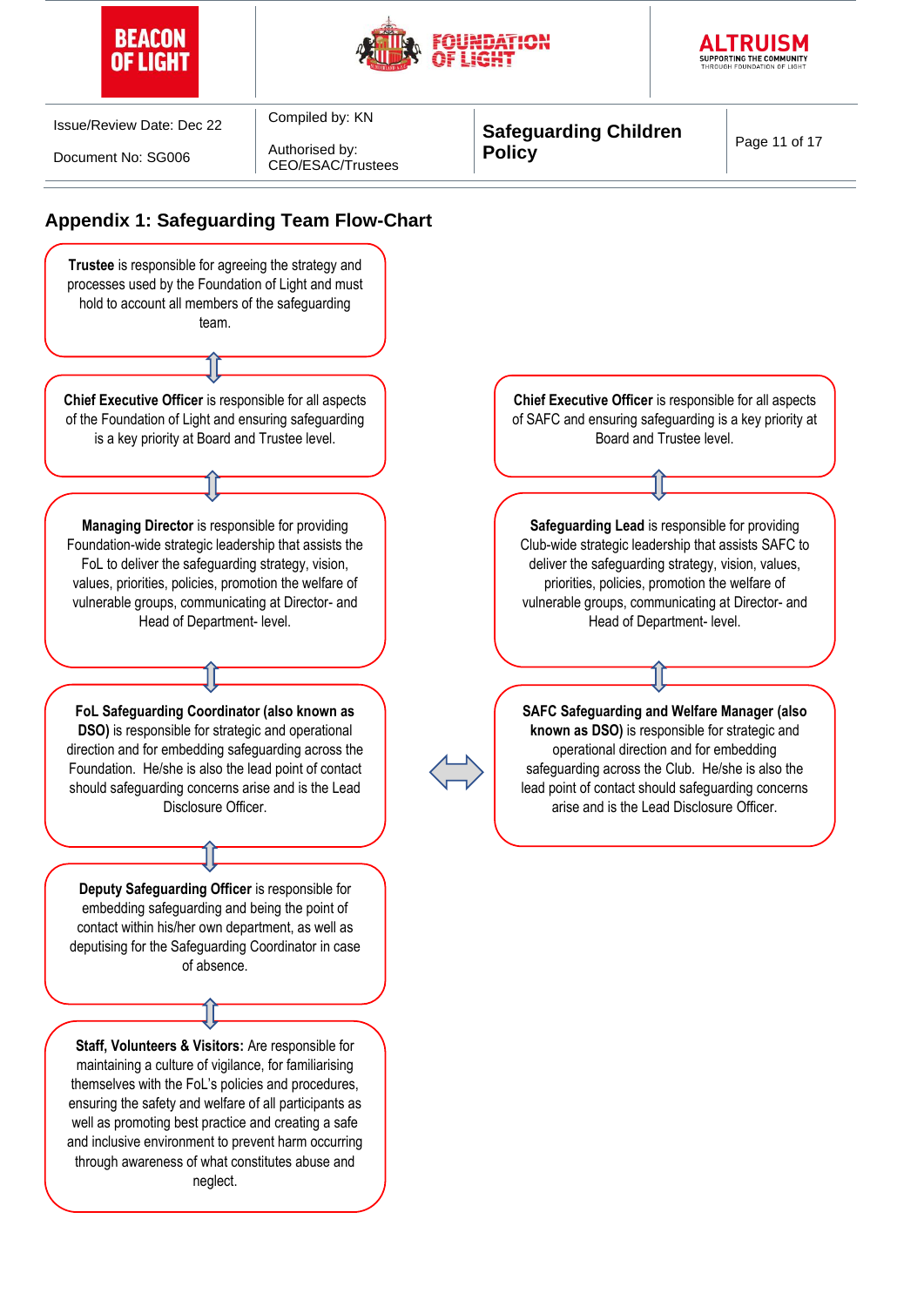| BEACON   |
|----------|
| OF LIGHT |





Authorised by: CEO/ESAC/Trustees

Compiled by: KN

**Safeguarding Children Page 12 of 17**<br>**Policy** 

## **Addendum to Child Protection Policy due to the circumstances of COVID-19**

Due to the current unprecedented circumstances of the COVID-19 virus it is necessary that all organisations are prepared and have appropriate arrangements in place in relation to the management of any safeguarding or child protection concerns both on and off site during this time.

The DfE website page relating to safeguarding arrangements in schools during the Coronavirus (COVID-19) pandemic says, "Whilst acknowledging the pressure that schools and colleges are under, it remains essential that as far as possible they continue to be safe places for children."

Therefore, we have produced this cover note/addendum to our existing Child Protection Policy Template to ensure all staff, Trustees and participants understand our protocols for managing child protection concerns during this time.

## **Overview and purpose of guidance**

The document seeks to ensure that the responsibilities of senior leaders of the Foundation of Light towards children and staff are discharged by raising awareness of illegal, unsafe, unprofessional and unwise behaviour.

The current pandemic with its associated closures is an example of a circumstance which had not been foreseen and where Government, local authorities, school and Community leaders and staff are having to review and amend guidance rapidly.

Now more than ever before, professional judgements may need to be made in situations not covered by existing guidance, or which directly contravene the guidance given by the organisation. In such circumstances, staff will always advise the SLT of the justification for any such action they are proposing to take. Action should not be taken by staff without a conversation with SLT first.

All staff have a responsibility to be aware of systems within the organisation which support safeguarding and any temporary amendment to these will be circulated via email by senior managers with the opportunity for staff to seek clarification around anything they feel unclear or unsure about. This includes the organisations child protection policy, staff behaviour policy (sometimes called the code of conduct) and online e-safety / acceptable use policy.

The principles of Keeping Children Safe in Education 2019 continue to determine the expectations of schools and settings in keeping children safe in school at this time and include:

- the best interests of children must always continue to come first
- if anyone in a school, college or organisation has a safeguarding concern about any child they should continue to act and act immediately
- a DSL or deputy should be available
- it is essential that unsuitable people are not allowed to enter the children's workforce and/or gain access to children
- children should continue to be protected when they are online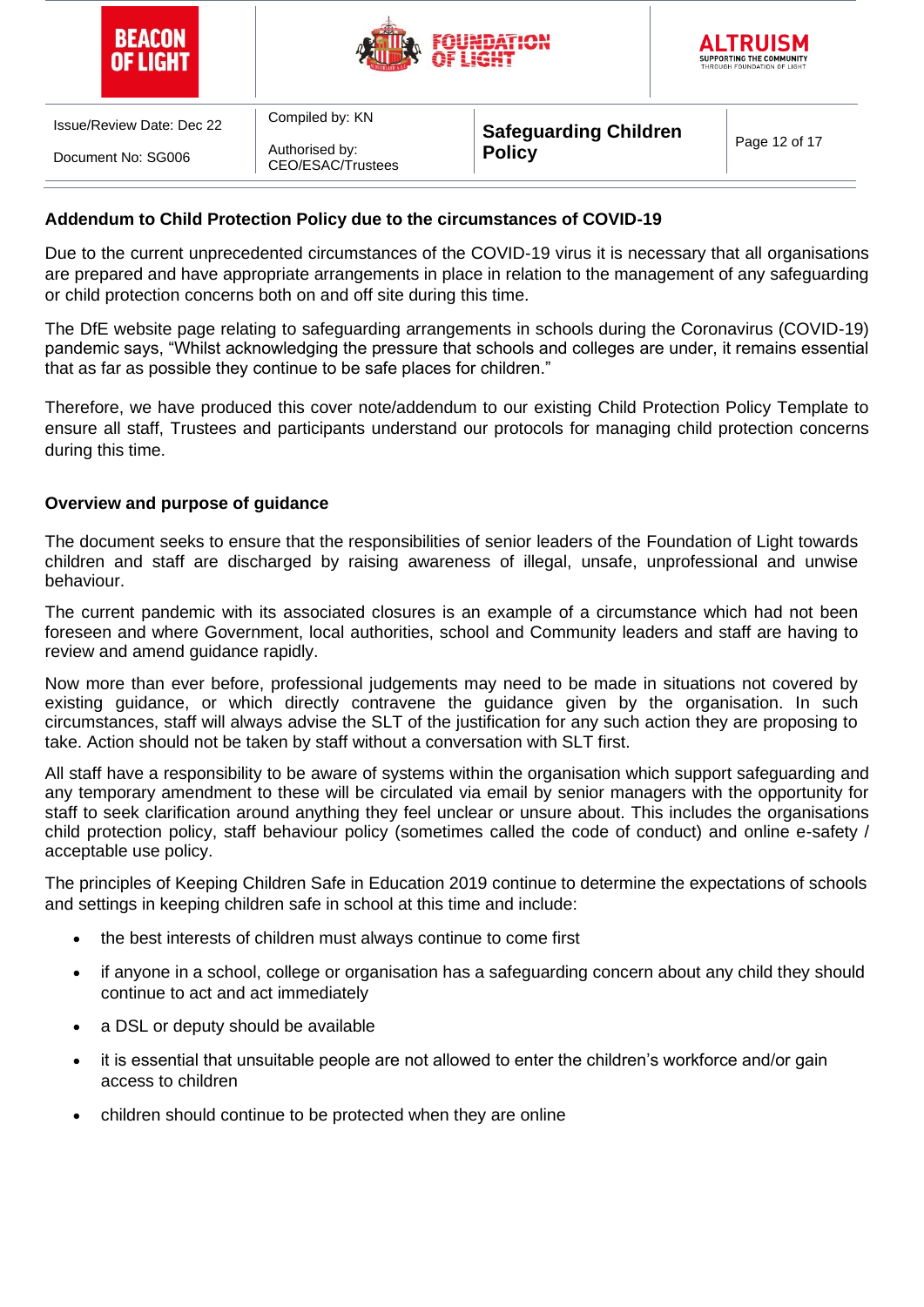| <b>BEACON</b><br><b>OF LIGHT</b> |                                     |                              | <b>ALTRUISM</b><br>SUPPORTING THE COMMUNITY<br>THROUGH FOUNDATION OF LIGHT |
|----------------------------------|-------------------------------------|------------------------------|----------------------------------------------------------------------------|
| <b>Issue/Review Date: Dec 22</b> | Compiled by: KN                     | <b>Safeguarding Children</b> |                                                                            |
| Document No: SG006               | Authorised by:<br>CEO/ESAC/Trustees | <b>Policy</b>                | Page 13 of 17                                                              |

Staff should be aware of and understand the organisations child protection policy, arrangements for managing allegations against staff, staff behaviour policy, whistle blowing procedure and the procedures of the relevant Multi-agency Partnerships (MAPs)

<https://www.safeguardingchildrensunderland.com/>

<https://www.durham-scp.org.uk/>

<https://www.gatesheadsafeguarding.org.uk/article/9175/Gateshead-Safeguarding-Children-Partnership>

#### **Roles and Responsibilities for all staff**

All staff are accountable for the way in which they: exercise authority; manage risk; use resources; and safeguard children.

All staff have a responsibility to keep participants safe and to protect them from abuse (sexual, physical and emotional), neglect and contextual safeguarding concerns. Participants have a right to be safe and to be treated with respect and dignity. It follows that trusted adults are expected to take reasonable steps to ensure their safety and well-being. Failure to do so may be regarded as professional misconduct.

The safeguarding culture of the Foundation of Light is, in part, exercised through the development of respectful, caring and professional relationships between adults and learners and behaviour by the adult that demonstrates integrity, maturity and good judgement.

The public, local authorities, employers and parents/carers will have expectations about the nature of professional involvement in the lives of children. When individuals accept a role working in an education / community setting, they should understand and acknowledge the responsibilities and trust involved in that role.

Employers have duties towards their employees and others under Health and Safety legislation which requires them to take steps to provide a safe working environment for staff. During current circumstances, employees are working from home. It is therefore the responsibility of the employee to ensure their home environment is safe and suitable to work from. Employees unable to secure such an environment must report this to their line manager immediately.

Legislation also imposes a duty on employees to take care of themselves and anyone else who may be affected by their actions or failings. An employer's Health and Safety duties and the adults' responsibilities towards children should not conflict.

#### **Designated Safeguarding Leads and Deputies**

Off Site: While our facility is closed or partially closed during these unprecedented circumstances, the **Designated Safeguarding Leads Keith Brazier and Jamie Wright** continue to be our Designated Safeguarding Leads due to their level of training and skill. **The Baroness Estelle Morris of Yardley remains the named Trustee with responsibility for safeguarding**.

All staff will continue to follow child protection and safeguarding policies during Beacon closure and ensure concerns are passed on immediately to either the DSL named above.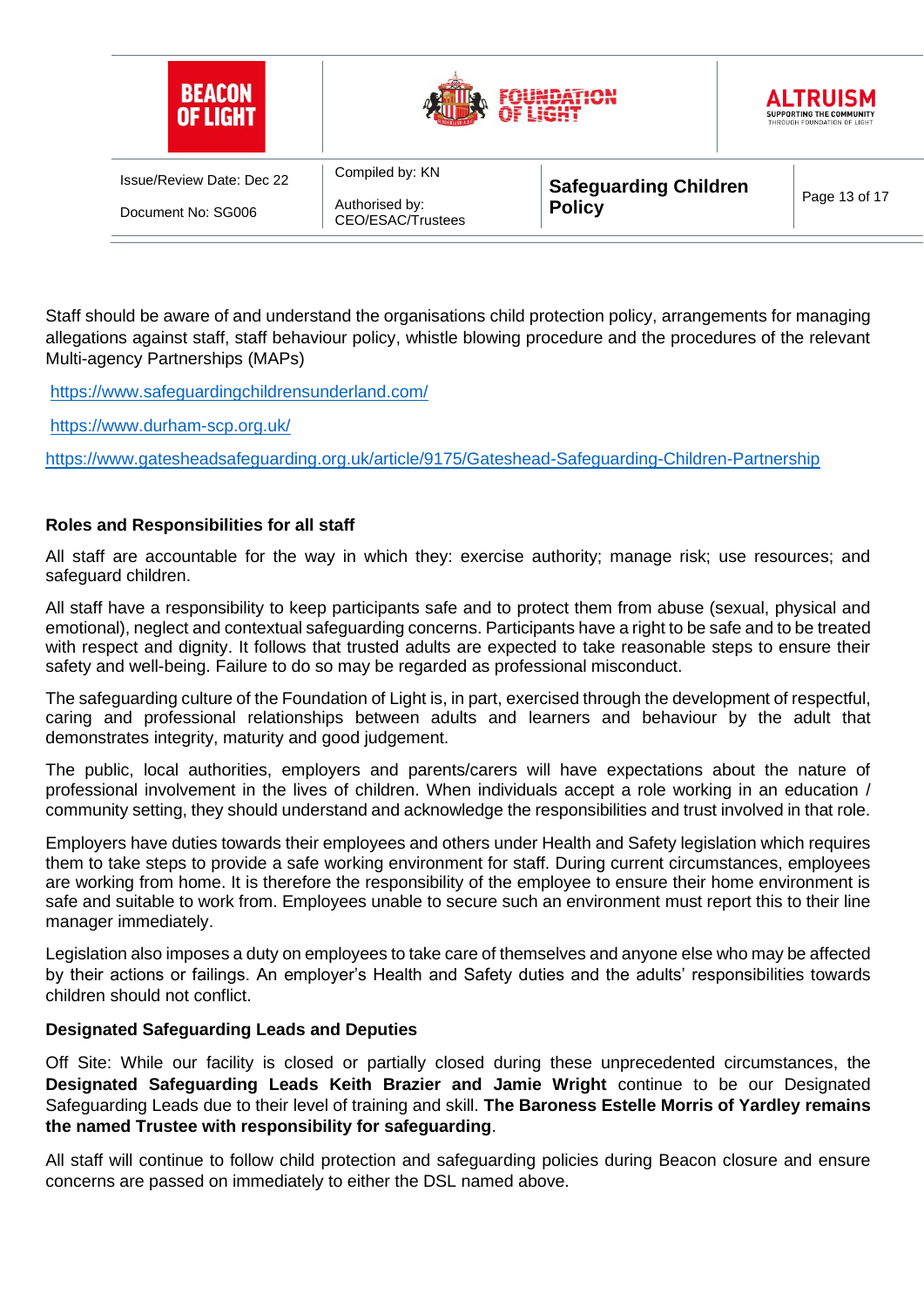

However, if there is an IMMEDIATE safeguarding concern and the Designated Safeguarding Leads are unavailable please seek immediate support via the Integrated Contact and Referral Team (0191 520 5560) or 561 7007.

## **On Site:**

All staff will continue to follow child protection and safeguarding policies during the phased reopening and ensure concerns are passed on immediately to either DSL in line with Foundation of light procedure

Designated Safeguarding Lead/Deputy should remain the first point of contact for safeguarding concern.

In the event that children or families need support immediately please contact our front door services immediately (as per the information within the Child Protection Policy) or contact the Police.

## **Expectations for Online meetings**

As the Covid-19 pandemic continues to be managed with Government restrictions still in place, ways of working for all have had to move to a more digital, remote but live management system. To ensure the safety of all involved we have provided some expectations which can be used as joining instructions or protocols for online meetings or events to support a clear and effective safeguarding message.

**Meeting invitation –** meetings will vary and therefore the invitation to join should state the meeting type and its nature (confidential) and any caveats so that all attending are clear of purpose, content and potential outcome. The use of which platform for the meeting and its safety mechanisms should be explained prior to the meeting e.g. Teams, Skype, Zoom etc, use of passwords, waiting rooms to be let in.

**Agenda for meetings** – Agendas are important for meetings to allow participants to have an agreed expectation of what will be discussed or expected of participants. It is important that it is adhered too and that if notes are being made this is transparent and all participants are informed, including if the note taker will be off camera. Participants should be informed of how the meeting will be recorded (we would suggest that at all meetings it is declared that no official recordings are allowed to be taken and shared on any other platform)

**Access and attendance at live session** – Participants/delegates/members are asked to be logged into software at least 10 mins before the start time of the session with their camera's active. There will be a 'waiting room' available on Zoom/Teams (others may not have this) where the host will then proceed to allow delegates into the meeting.

If access is being shared by delegates in the same setting/building this should be declared at the beginning of the session/event/meeting for everyone to know and for the host to record on the attendance register.

All participants should be declared through their log in that they are present for the training/attendance register.

All participants by joining the meeting agree to the parameters of the session, this includes remaining logged on at all times, keeping their camera turned on (unless it's an agreed break) and participating in the tasks/chat using the agreed functions and if they have a contribution to make. By joining the meeting, participants are agreeing to a live session through the software and should connectivity fail, the handout will provide support but attempts to reconnect must be exhausted.

NO recording of this session can be allowed, and participants must ensure that they agree to this requirement.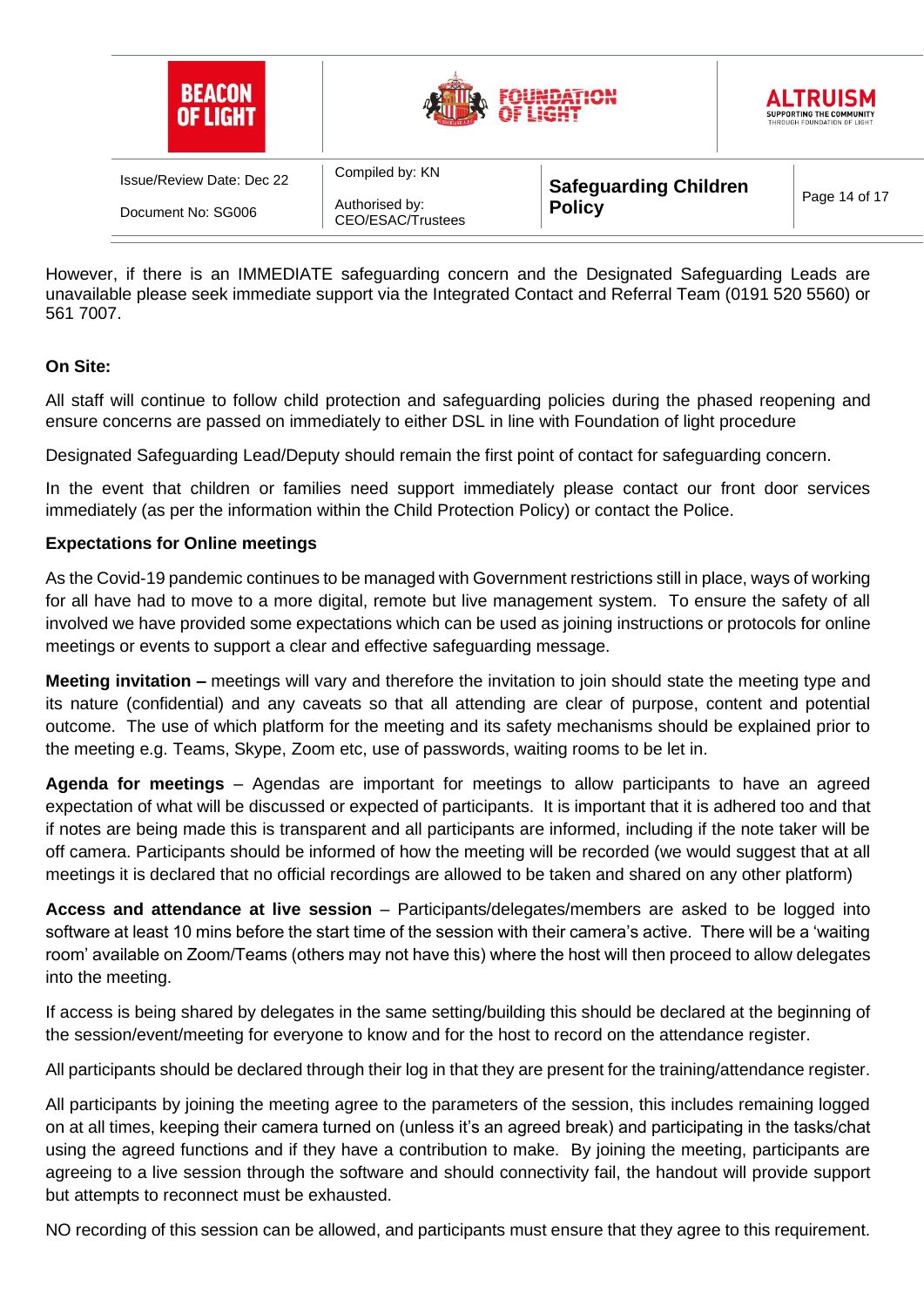| <b>BEACON</b><br>OF LIGHT |                                     | LIGHT                                         |  | <b>ALTRUISM</b><br>SUPPORTING THE COMMUNITY<br>THROUGH FOUNDATION OF LIGHT |
|---------------------------|-------------------------------------|-----------------------------------------------|--|----------------------------------------------------------------------------|
| Issue/Review Date: Dec 22 | Compiled by: KN                     | <b>Safeguarding Children</b><br><b>Policy</b> |  |                                                                            |
| Document No: SG006        | Authorised by:<br>CEO/ESAC/Trustees |                                               |  | Page 15 of 17                                                              |

If you do not have a camera or wish to be 'off-camera' you must discuss this with the host beforehand (with training the host would not be able to confirm that you were present).

For privacy, participants should place themselves on mute and unmute themselves at the request of the host. Participants may wish to wear headphones for privacy, but this would not protect confidentiality when the participant speaks (others in the vicinity would hear these views)

The chat function is a useful way of maintaining connectivity throughout a session/meeting/training.

**Participant contribution-** Participants are expected to reasonably contribute to the meeting/training as directed by the host. All contributions are welcomed but should be factual and purposeful. Argumentative or antagonistic behaviour towards the host or other participants is unacceptable and the participant may be asked to leave the meeting.

If as a participant you feel your contribution was not accepted, listened to or you disagreed with the content you should raise this independently with the host via the live chat or in a subsequent one to one.

**If the disagreement in views concerns the safety and wellbeing of a child during a multi-agency meeting then you must gain assurances that your concerns have been raised and recorded and you must escalate this following the conclusion of the meeting.**

## **Linked to Staff Behaviour Policy**

Webcam usage would be expected in most sessions unless agreement reached.

This ensures confidentiality of the meeting to those invited.

Therefore, the following should be considered by all participants:

- Surroundings, (what is on view should be minimal and not personal.)
- Dress code (professional)
- Use of headsets to minimise noise (if interruptions occur then the mute button of the participant should be accessed and then email the host or use the chat function to share that you have left the meeting and why).

For certain meetings which occur virtually due to the coronavirus pandemic such consideration must be given as to whether these meetings can be confidential if they are being accessed virtually from staff members home's and not from official sites. Staff participating in these confidential meetings would need to consider their personal situation whilst working away from site, agree to this and declare their personal situation to the meeting host. While our facility is closed or partially closed during these unprecedented circumstances, staff who require guidance around this must contact the **Designated Safeguarding Lead, Keith Brazier or Jamie Wright**

## **Use of technology for online / virtual teaching**

There has been a sharp increase in the use of technology for remote learning since March 2020 and this addendum provides guidelines for staff.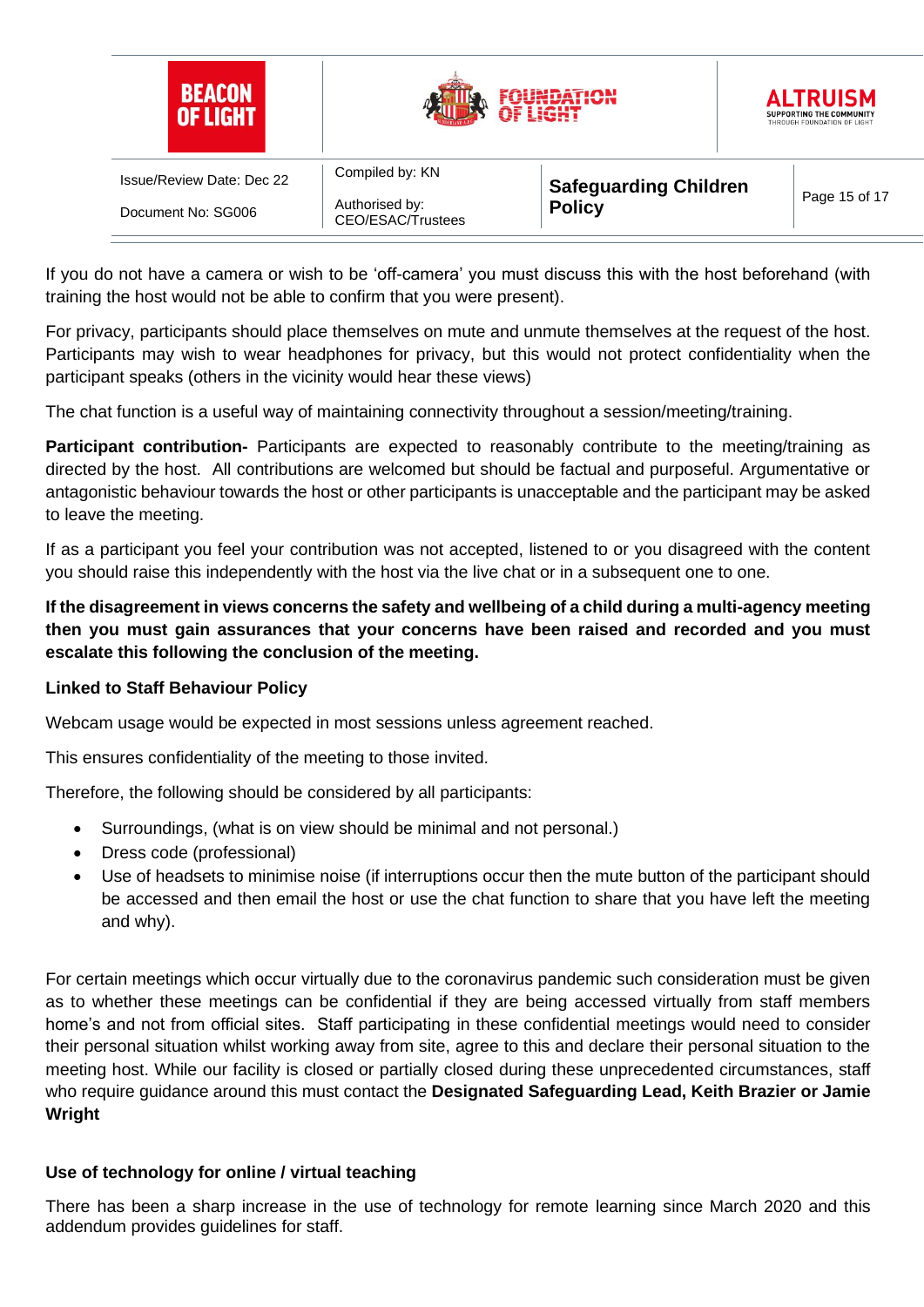| <b>BEACON</b><br>OF LIGHT |                                     | a igut                       | <b>ALTRUISM</b><br>SUPPORTING THE COMMUNITY<br>THROUGH FOUNDATION OF LIGHT |
|---------------------------|-------------------------------------|------------------------------|----------------------------------------------------------------------------|
| Issue/Review Date: Dec 22 | Compiled by: KN                     | <b>Safeguarding Children</b> |                                                                            |
| Document No: SG006        | Authorised by:<br>CEO/ESAC/Trustees | <b>Policy</b>                | Page 16 of 17                                                              |

The Foundation of Light School has reviewed their online safety and acceptable use policies and amended these, ensuring that all staff involved in virtual teaching or the use of technology to contact students are briefed on best practice and any temporary changes to policy / procedures.

When selecting a platform for online / virtual teaching, school has checked that the provider has an appropriate level of security.

If staff need to contact a student or parent by phone and do not have access to a work phone, they should discuss this with a senior member of staff and, if there is no alternative, always use 'caller withheld' (141) to ensure the student / parent is not able to identify the staff member's personal contact details.

## **Response to safeguarding or child protection concerns**

As always our organisations duty of care is to keep children safe and while the arrangements of the physical care of children and physical presence of our Designated Safeguarding Lead/Deputy may be different during this time the Foundation of Light response remains the same and follows the guidelines as set out in our Child Protection Policy.

Staff should recognise their individual responsibilities to bring matters of concern to the attention of senior management and/or relevant external agencies and that to not do so may result in charges of serious neglect on their part where the welfare of children may be at risk.

Upon the return of more participants, staff and volunteers may identify new safeguarding concerns about individual children, for example disclosures of risk of harm, peer on peer abuse or any negative experiences during the time of lockdown and isolation. Staff and volunteers should be clear that they must continue to follow our Child Protection Policy and report concerns immediately regarding any child to the Designated Safeguarding Leads (following the on/off site arrangements in place). Once verbally reported this should be documented following our recording procedures. Every effort to gain accurate information from the parent and child on their return should be taken including, health, mental health, peer on peer abuse and any changes in circumstances**.** 

#### **Response to safeguarding concerns regarding adults in school**

As stated in our Child Protection Policy, any concerns that may be raised regarding any adult's behaviour in the Beacon towards a child should be reported immediately to the DSL

Staff should be reminded of the routes for raising concerns during Beacon closure or part closure, including how to escalate their concern if the normal routes for whistleblowing are impeded by the absence / illness of senior managers.

#### This guidance was written 6<sup>th</sup> August 2020

This addendum will be reviewed as guidance is updated by safeguarding partners, LAs/Together for Children or DfE, and as a minimum every 4 weeks by Keith Brazier, DSL. At every review it will be directed to the Board of Trustees for approval via the Education and Skills Committee